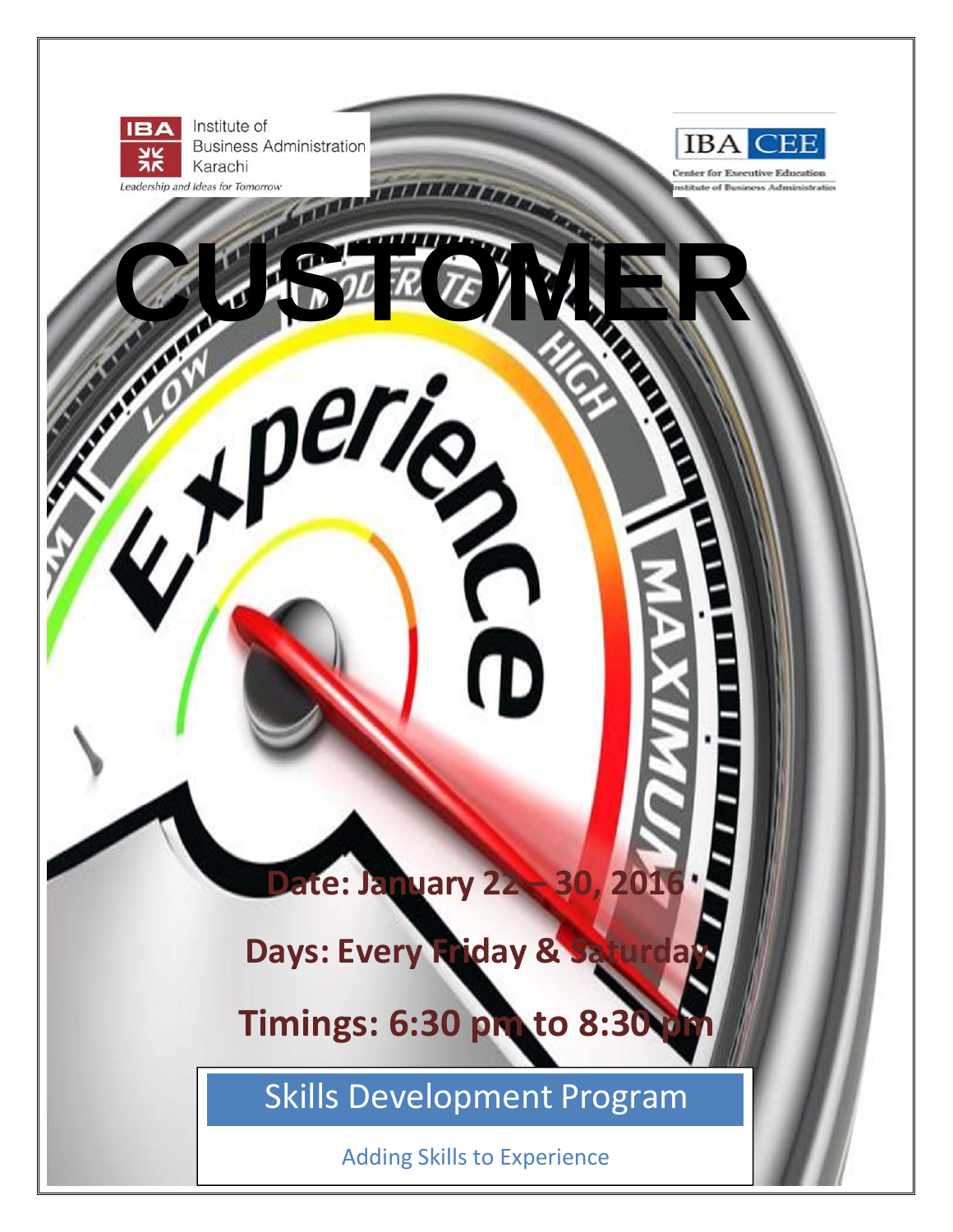

Institute of **Business Administration** Karachi Leadership and Ideas for Tomorrow



### **Program Overview**

The objective of this course is to familiarize the applicants with the basic concepts of Customer Experience, its scope and

Application chiefly in the corporate arena Concepts of Customer Experience, Servicing Management and Customer relationship management is discussed in detail. Also, information on improving Customer Satisfaction, is Covered. Primarily this course aims to provide a good hand knowledge appreciation and of enhancing Customer Experience in a real way. Program

### Objectives/Outcomes

After the successful completion of this course, Participants will be able to:

Have knowledge and understanding of:

Customer Experience, its philosophy and significance

Customer Experience Life Cycle and Loop Cycle **Concept of Customer Experience and its** 

**Applications** 

Emerging trends and challenges of global Markets

Social implications of Customer Experience

Understand and develop small Programs for effective

Customer Experience strategies and services Have working knowledge of Customer

Relationship Management,

Concepts, its application and importance

## **Course Contents**

Introduction to Customer Experience Importance of Customer Experience Customer experience: a framework For the marketing of the future Customer Experience from the Brand Perspective Role of IT System in Managing CE How to measure Customer experience? Role of Employees in Customer Experience What is Customer Experience Management? Eight Building blocks of Customer Relationship Management Customer experience from the Retail standpoint Customer experience from the Contact Center standpoint

Customer experience from the online standpoint Customer Experience in multi-channel integration Innovation in creating and managing experiences Customer Experience integration with the Corporate World

Ten Stage road map for improving the Customer **Experience** 

### **Who Should Attend**

This course is specifically designed for Junior & Middle level Executives and Managers who are either directly interact with the customer or managing Customer Experience Support Functions.

**December 19, 2015, December 27, 2015 Every Saturday & Sunday 10:00 pm to 01:00 pm Venue: IBA City Campus**

# **Course Investment PKR 16,500/‐**

**(Inclusive of course material & certificate)**

# Skills Development Program

Adding Skills to Experience